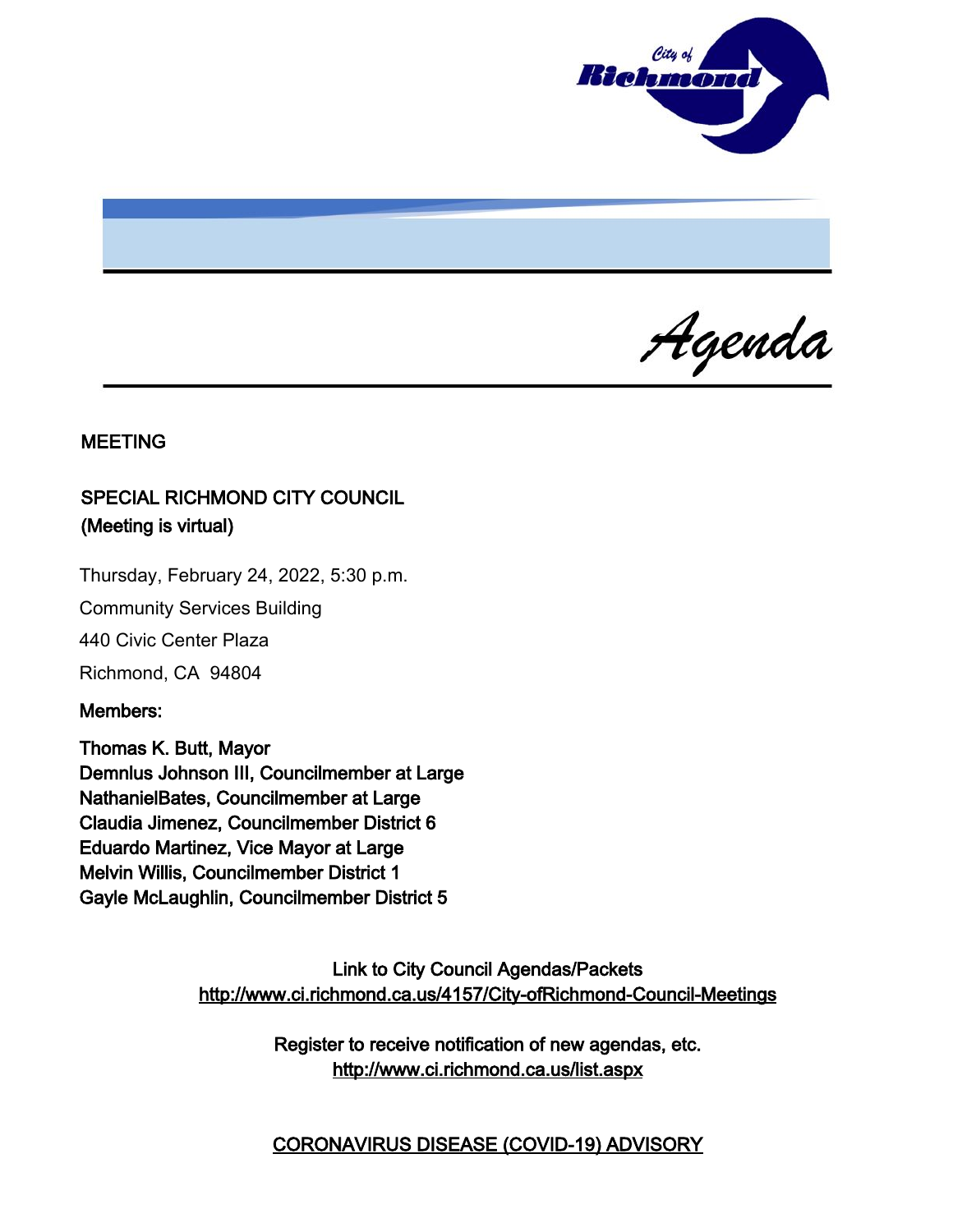PURSUANT to the Governor of the State of California's Assembly Bill 361 and in the interest of the public health and safety, attendance at the City of Richmond City Council meeting will be limited to Council members, essential City of Richmond staff, and members of the news media. Public comment will be confined to items appearing on the agenda and will be limited to the methods provided below.

### How to watch the meeting from home:

- 1. KCRT Comcast Channel 28 or AT&T Uverse Channel 99
- 2. Livestream online at <http://www.ci.richmond.ca.us/3178/KCRT-Live>

Public comment may be submitted by mail, eComment, email and/or Zoom video conference in the manner that follows, provided that no member of the public may submit more than one verbal comment per agenda item.

Via mail: received by 1:00 p.m. the day of the meeting, sent to 450 Civic Center Plaza, 3rd Floor, Office of the Clerk, Richmond, CA 94804.

Via eComments: eComments are available once an agenda is published. Locate the meeting in "upcoming meetings" and click the comment bubble icon. Click on the item you wish to comment on. eComments can be submitted when the agenda is published and until the conclusion of public comments for the agenda item. eComments can be viewed by the City Council and members of the public as they are submitted. Email your comment to [cityclerkdept@ci.richmond.ca.us](mailto:cityclerkdept@ci.richmond.ca.us) should you have difficulty submitting an eComment during a meeting.

Via email: to [cityclerkdept@ci.richmond.ca.us](mailto:cityclerkdept@ci.richmond.ca.us) by 1:00 p.m. the day of the meeting. Emails MUST contain in the subject line 1) public comments – Open Session prior to Closed Session; 2) public comments – Open Forum; or 3) public comments agenda item # [include the agenda item number]. All such email with correctly labeled subject lines will be posted on-line and emailed to the City Council before the meeting is called to order. Email received after 1:00 p.m. will be posted on-line following the meeting as part of the supplemental materials attached to the meeting minutes.

Via Zoom by video conference: for Open Session and City Council: Please click the link below to join the webinar:

#### https://zoom.us/j/99312205643?pwd=MDdqNnRmS2k4ZkRTOWhlUldQOUF1Zz09 Passcode: ccmeeting

By iPhone one-tap: US: +16699006833,,99312205643# or +13462487799,,99312205643# By Telephone: Dial (for higher quality, dial a number based on your current location): US: +1 669 900 6833 or +1 346 248 7799 or +1 253 215 8782 or +1 312 626 6799 or +1 929 205 6099 or +1 301 715 8592 Webinar ID: 993 1220 5643 International numbers available: <https://zoom.us/u/aehrwCgISx>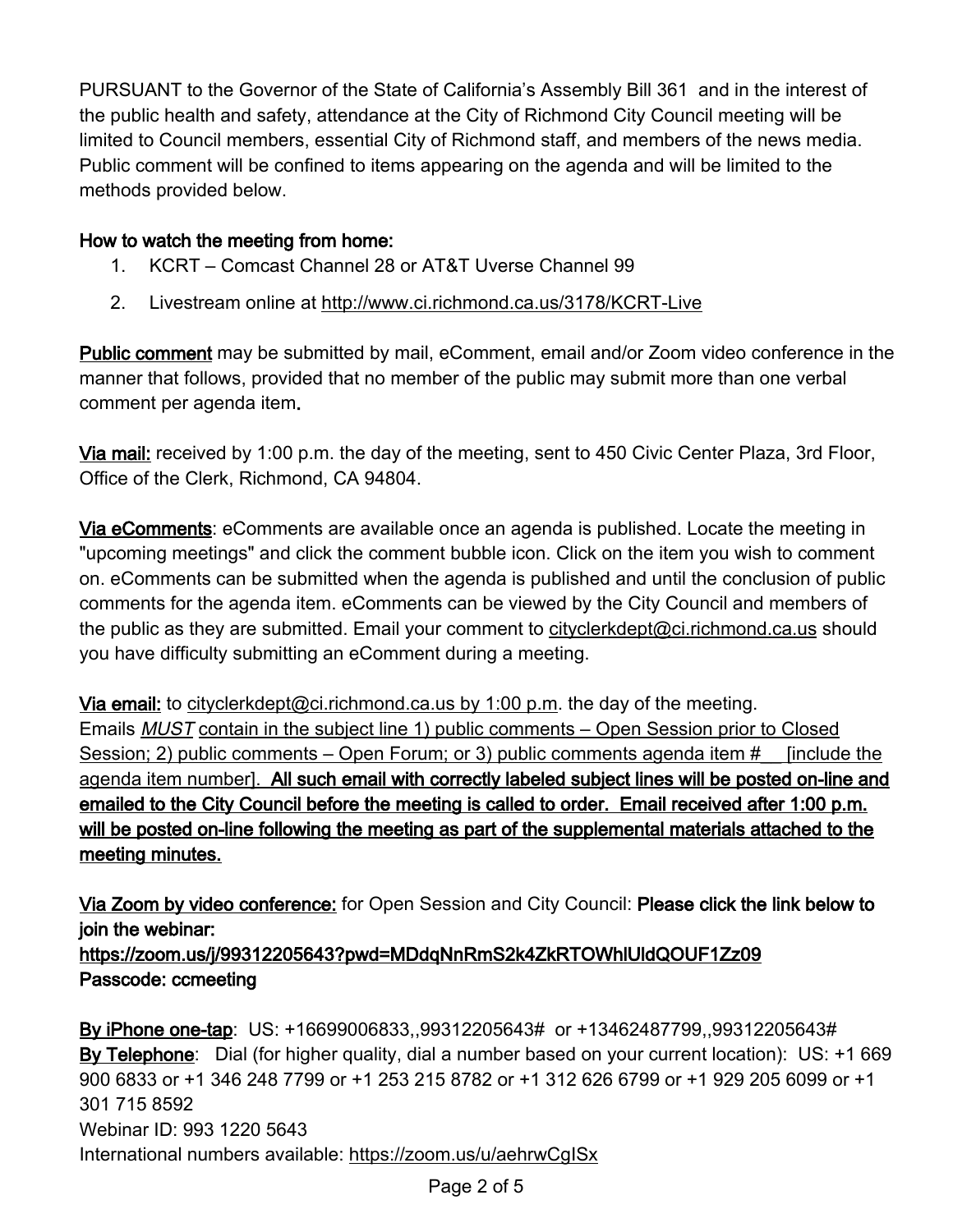To comment by video conference: click on the Participants button at the bottom of your screen and select the "Raise Your Hand" button to request to speak when Public Comment is being asked for. When called upon, press the unmute button. After the allotted time, you will then be re-muted. \*\*

To comment by phone: you will be prompted to "Raise Your Hand" by pressing "\*9" to request to speak when Public Comment is asked for. When called upon, you will be asked to unmuted by pressing \*6. After the allotted time, you will then be re-muted. Instructions of how to raise your hand by phone are available at:

[https://support.zoom.us/hc/en-us/articles/201362663 -Joining-a-meeting-by-phone.](https://support.zoom.us/hc/en-us/articles/201362663%20-Joining-a-meeting-by-phone.) \*\*

\*\*The mayor will announce the agenda item number and open public comment when appropriate.

# The City cannot guarantee that its network and/or the site will be uninterrupted. To ensure that the City Council receives your comments, you are strongly encouraged to submit your comments in writing in advance of the meeting.

## AB 361 Procedures in the Event of Technical Difficulties: In the event the meeting broadcast is disrupted, or if a technical issue on the agency's end disrupts public participation, the legislative body board cannot take any further action on the agenda until the technical issue is resolved.

Properly labeled public comments will be considered a public record, put into the official meeting record, available after the meeting as supplemental materials, and will be posted as an attachment to the meeting minutes when the minutes are posted: [http://www.ci.richmond.ca.us/Archive.aspx?AMID=31.](http://www.ci.richmond.ca.us/Archive.aspx?AMID=31)

### Accessibility for Individuals with Disabilities:

Upon request, the City will provide for written agenda materials in appropriate alternative formats, or disability-related modification or accommodation, including auxiliary aids or services and sign language interpreters, to enable individuals with disabilities to participate in and provide comments at/related to public meetings. Please submit a request, including your name, phone number and/or email address, and a description of the modification, accommodation, auxiliary aid, service or alternative format requested at least two days before the meeting. Requests should be emailed to [cityclerkdept@ci.richmond.ca.us](mailto:cityclerkdept@ci.richmond.ca.us) or submitted by phone at 510-620-6513, ext. 9, or 510-620-6509. Requests made by mail to City Clerk's Office, City Council meeting, 450 Civic Center Plaza, Richmond, CA 94804 must be received at least two days before the meeting. Requests will be granted whenever possible and resolved in favor of accessibility.

### Effect of Advisory on In-person public participation:

During the pendency of Assembly Bill 361, the language in this Advisory portion of the agenda supersedes any language contemplating in-person public comment.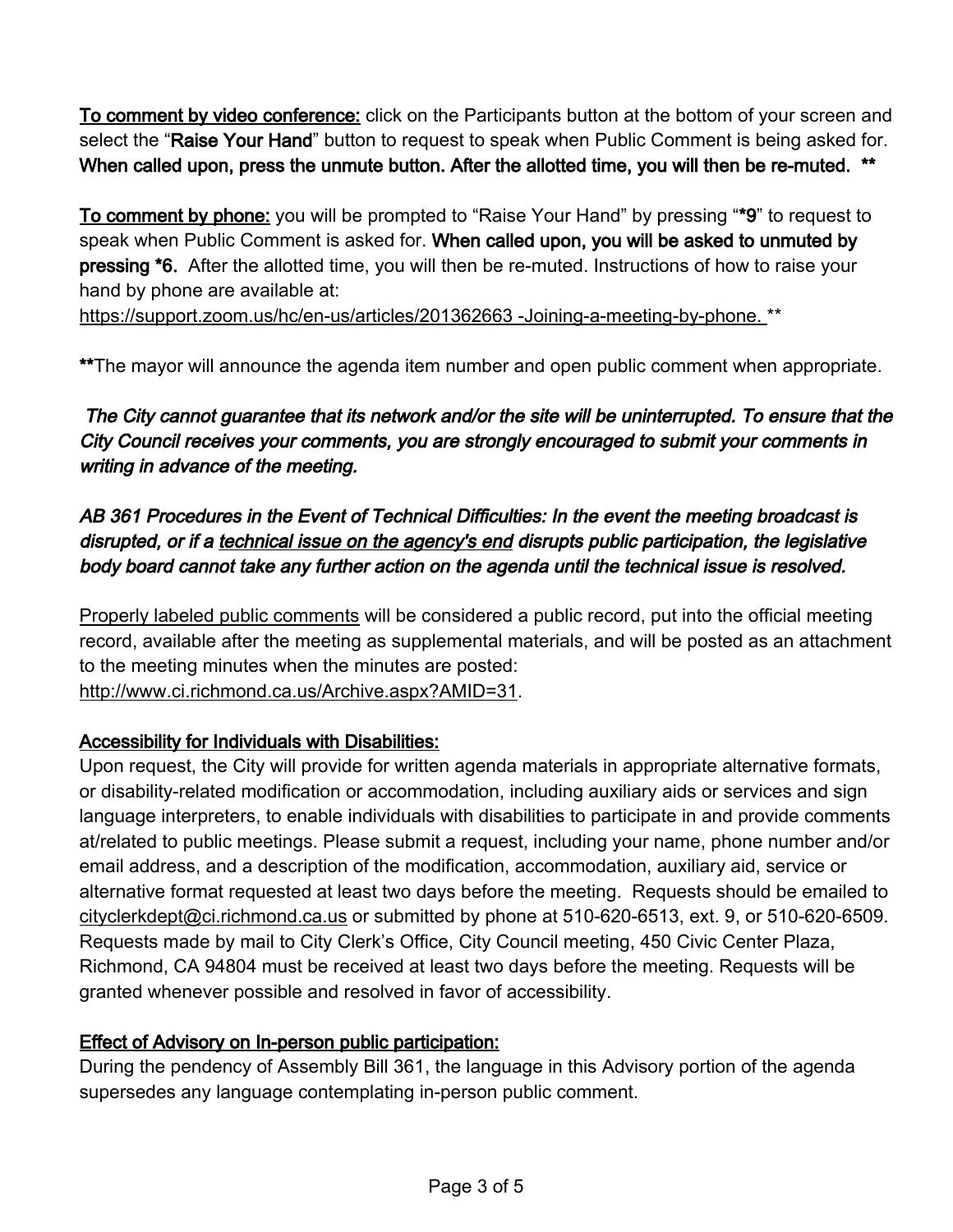# A. OPEN SESSION TO HEAR PUBLIC COMMENT BEFORE CLOSED SESSION

5:30 p.m.

B. ROLL CALL

.

C. CLOSED SESSION

#### C.1. CONFERENCE WITH LEGAL COUNSEL - EXISTING LITIGATION (paragraph (1) of Subdivision [d] of Government Code Section 54956.9)

- SPRAWLDEF et al. v. City of Richmond
- The Guidiville Rancheria of California, et al. v. The United States of America, et. al.
- North Coast Rivers Alliance et al./Point Molate Alliance et al. v. City of Richmond

#### C.2. CONFERENCE WITH LEGAL COUNSEL - ANTICIPATED LITIGATION (Significant exposure to litigation pursuant to paragraph (2) or (3) of Subdivision (d) [as applicable] of Government Code Section 54956.9)

• Three Cases

In light of the California Court of Appeal's decision in Fowler v. City of Lafayette, the City Attorney's Office is attaching to this agenda four communications regarding the amended judgment and various agreements related to Point Molate. These letters provide the existing facts and circumstances for going into closed session on these items pursuant to California Government Code Section 54956.9(d)(2) and  $(e)(3)$ .

# D. PUBLIC COMMENT BEFORE CLOSED SESSION

# E. ADJOURN TO CLOSED SESSION

 $\overline{\phantom{a}}$  , and the contribution of the contribution of the contribution of the contribution of the contribution of the contribution of the contribution of the contribution of the contribution of the contribution of the